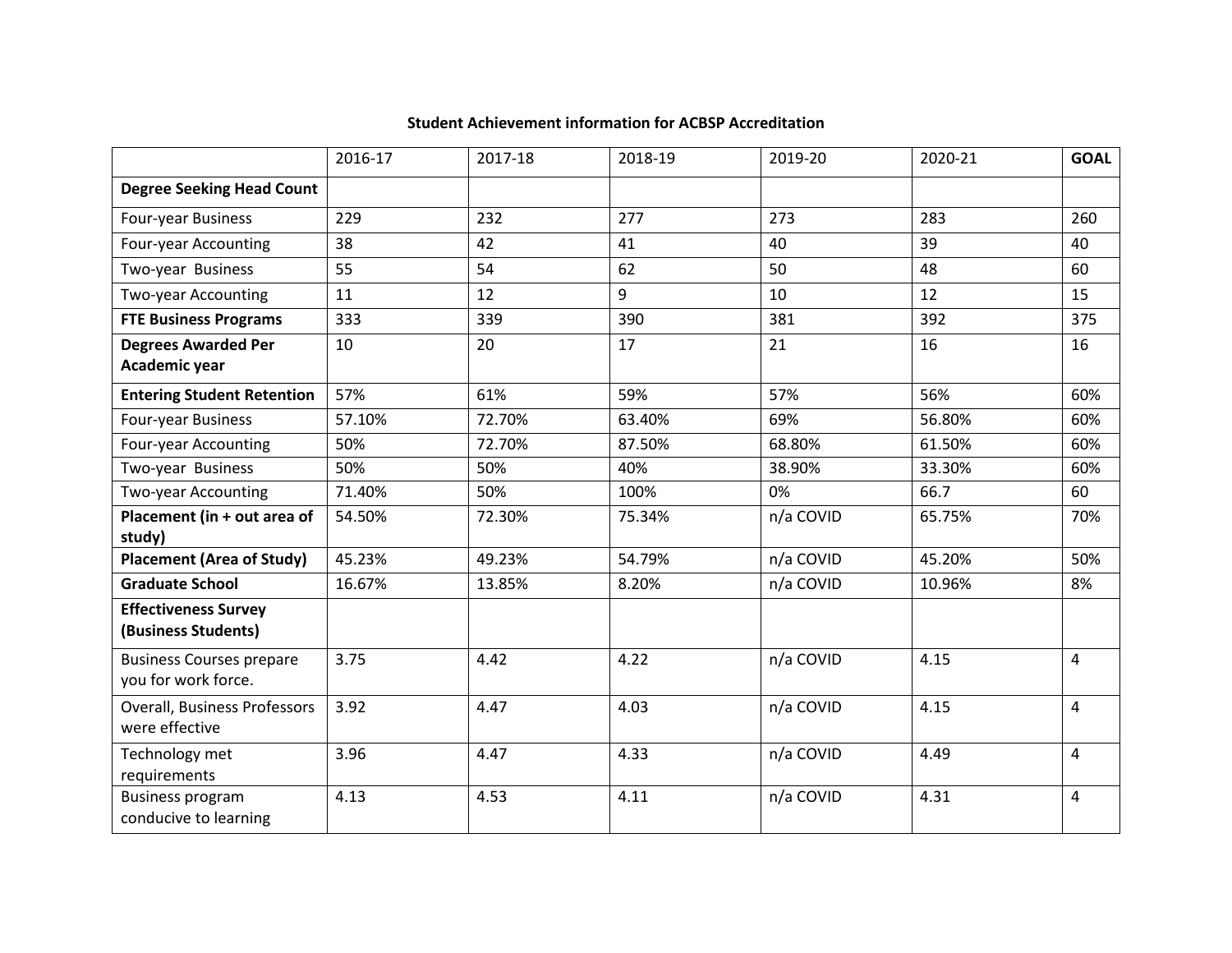| I would recommend                                | 4.04           | 4.39           | 4.11           | n/a COVID | 4.08                    | 4              |
|--------------------------------------------------|----------------|----------------|----------------|-----------|-------------------------|----------------|
| business programs at PCT.                        |                |                |                |           |                         |                |
| <b>Effectiveness Survey</b>                      |                |                |                |           |                         |                |
| (Accounting Students)                            |                |                |                |           |                         |                |
| <b>Business Courses prepare</b>                  | $\overline{4}$ | 4.33           | 4.33           | n/a COVID | $\overline{\mathbf{4}}$ | 4              |
| you for work force.                              |                |                |                |           |                         |                |
| <b>Overall, Business Professors</b>              | $\overline{4}$ | $\overline{4}$ | $\overline{4}$ | n/a COVID | 4.5                     | $\overline{4}$ |
| were effective                                   |                |                |                |           |                         |                |
| Technology met                                   | $\overline{4}$ | 4.67           | $\overline{4}$ | n/a COVID | 5                       | 4              |
| requirements                                     |                |                |                |           |                         |                |
| <b>Business program</b><br>conducive to learning | 3.67           | 4.33           | 4.33           | n/a COVID | 5                       | $\overline{4}$ |
|                                                  |                |                |                |           |                         |                |
| I would recommend<br>business programs at PCT.   | 3.67           | 4.67           | 4.33           | n/a COVID | 4.5                     | $\overline{4}$ |
|                                                  |                |                |                |           |                         |                |
| <b>Major Field Test</b>                          |                |                |                |           |                         |                |
| Accounting                                       | 47             | 40             | 48             | n/a COVID | 45                      | 43             |
| Economics                                        | 43             | 40             | 41             | n/a COVID | 43                      | 40.2           |
| Management                                       | 71             | 67             | 68             | n/a COVID | 64                      | 61.2           |
| Quantitative                                     | 31             | 36             | 32             | n/a COVID | 36                      | 33.9           |
| Finance                                          | 42             | 42             | 41             | n/a COVID | 45                      | 43.1           |
| Marketing                                        | 54             | 57             | 51             | n/a COVID | 49                      | 50.4           |
| Legal/Social                                     | 53             | 46             | 49             | n/a COVID | 49                      | 46.6           |
| Information                                      | 56             | 52             | 53             | n/a COVID | 56                      | 51.2           |
| International                                    | 39             | 39             | 43             | n/a COVID | 35                      | 39.7           |
| <b>TOTAL SCORE</b>                               | 154            | 150.8          | 151.4          | n/a COVID | 152.1                   | 151.6          |
|                                                  |                |                |                |           |                         |                |
| <b>Academic Success (degree</b>                  | 2014           | 2015           | 2016           |           |                         |                |
| or certificate) Year entered                     |                |                |                |           |                         |                |
| <b>IN PERCENTAGES</b>                            |                |                |                |           |                         |                |
| Four-year Business                               | 52             | 53             | 50             |           |                         |                |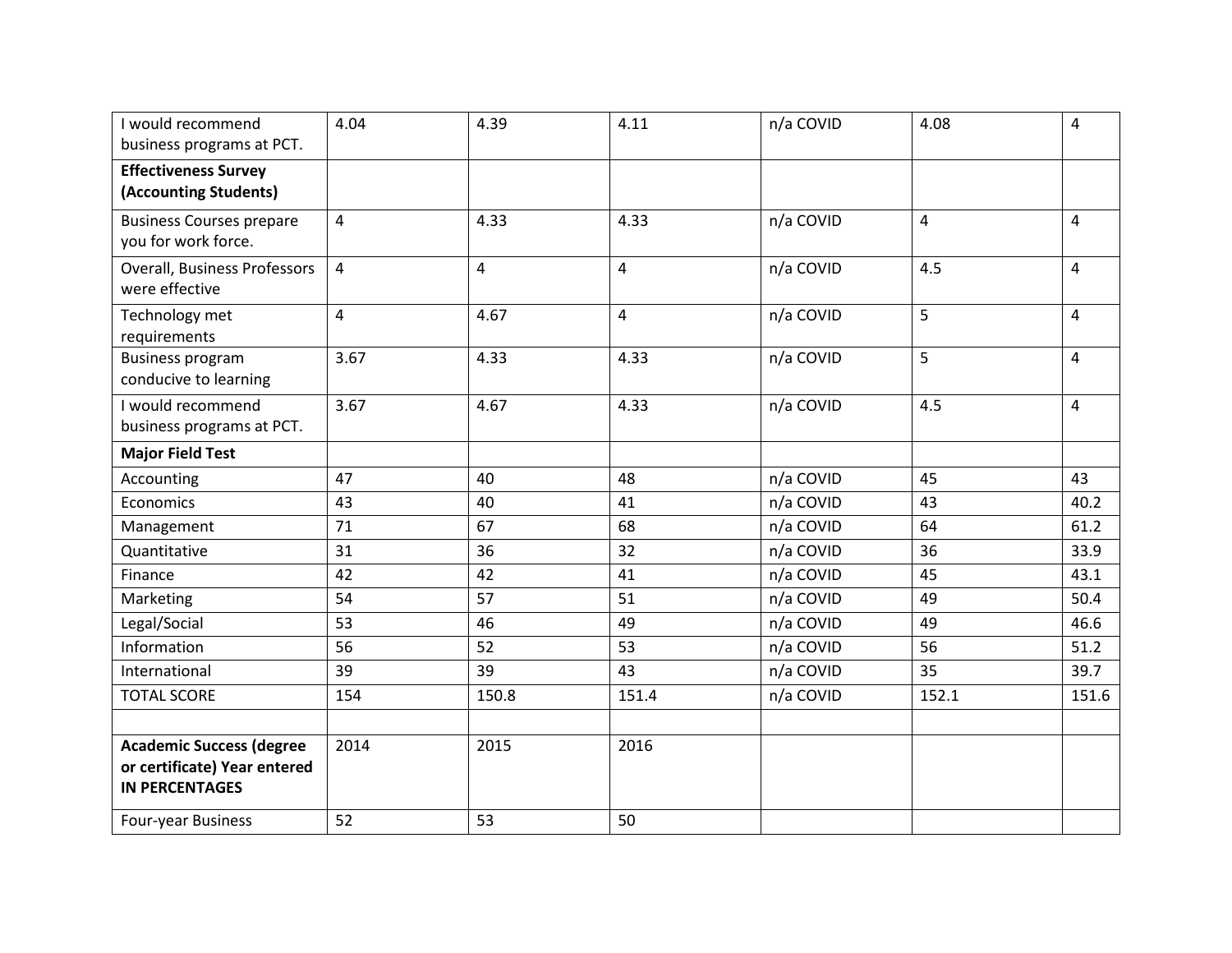| Four-year Accounting | 80           | $\overline{\phantom{a}}$ | - -<br>- - - |  |  |
|----------------------|--------------|--------------------------|--------------|--|--|
| Two-year Business    | $\sim$<br>33 | 38                       | っこ<br>၁၁     |  |  |
| Two-year Accounting  | 50           | 100                      | 29           |  |  |

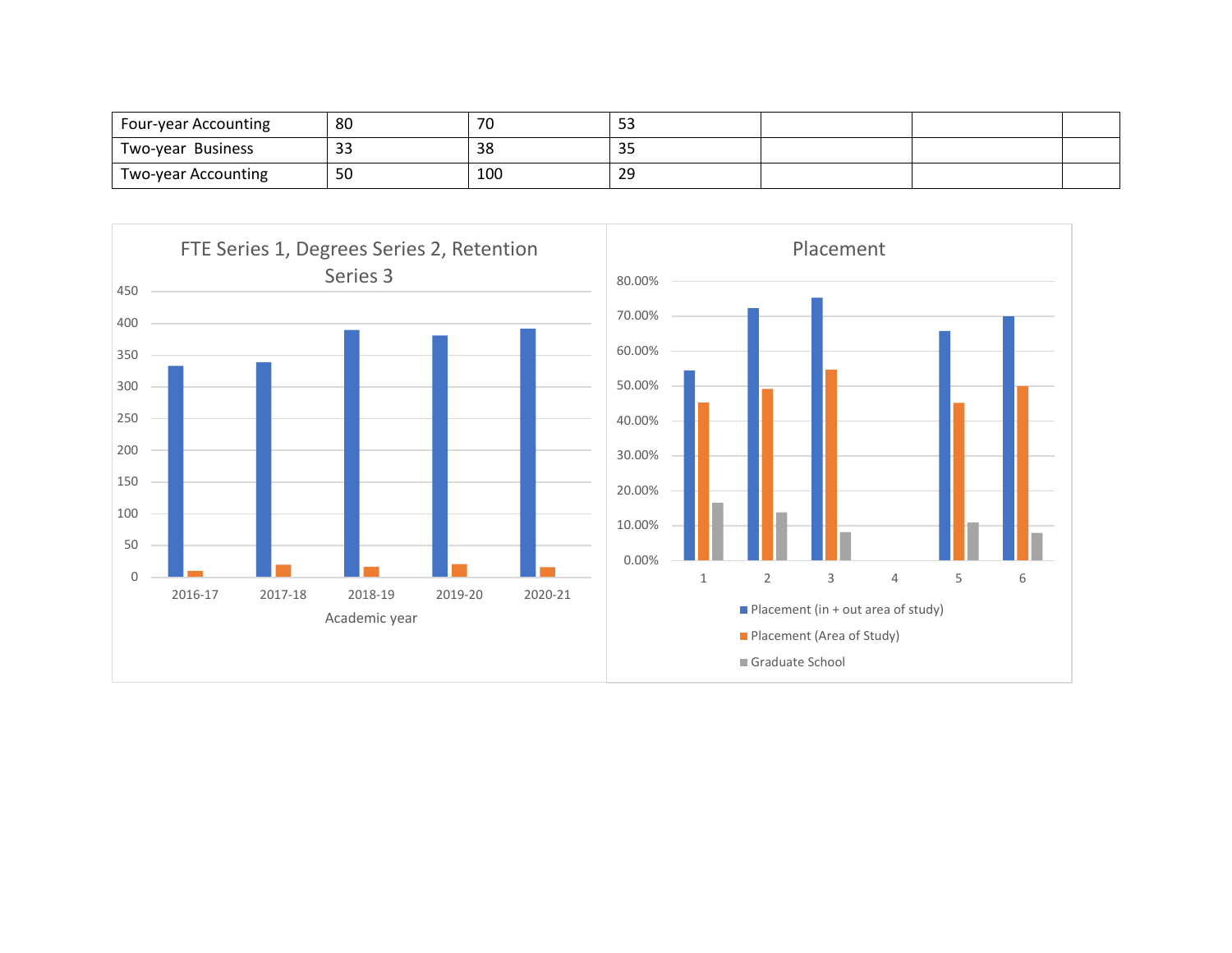